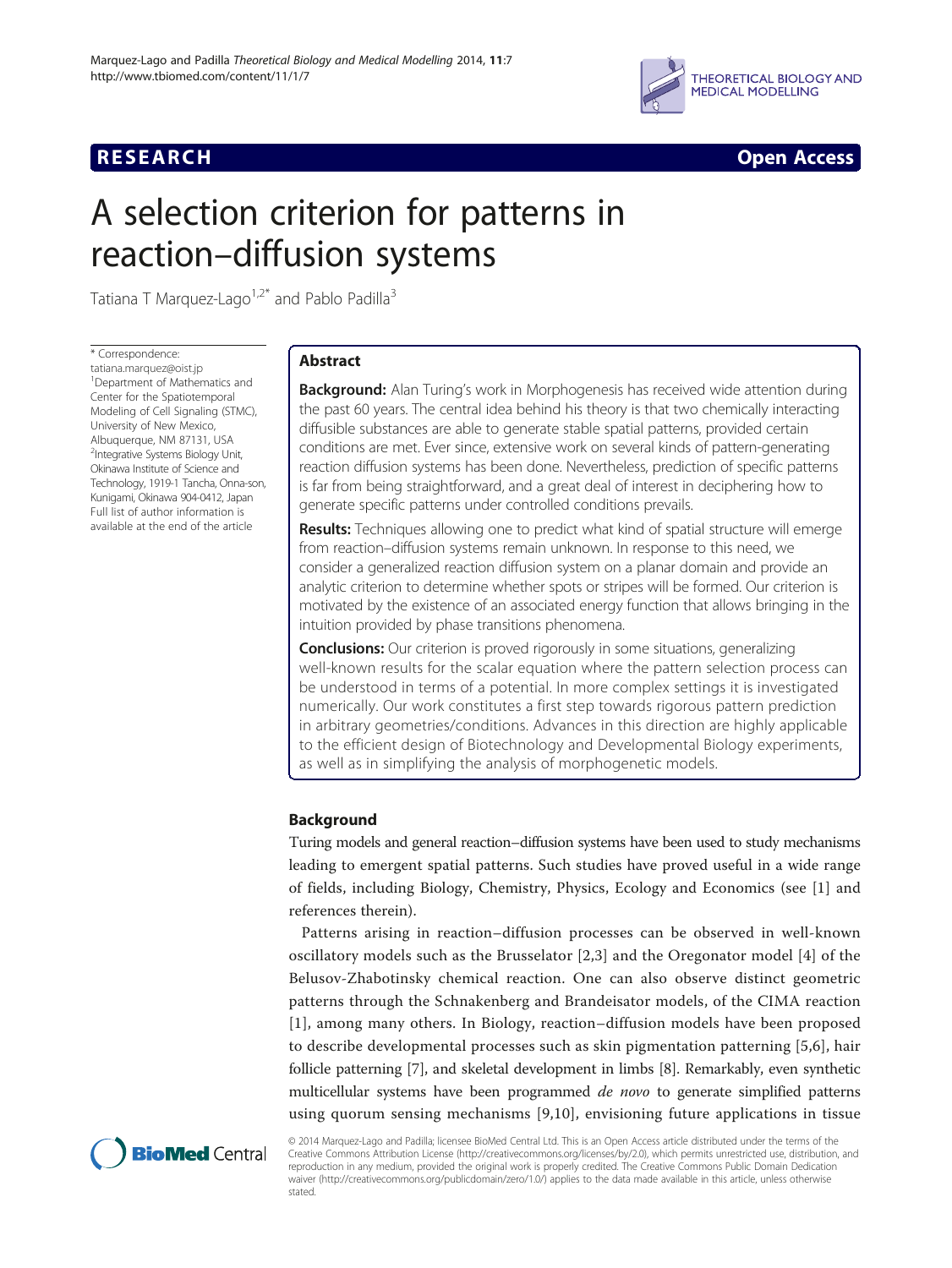<span id="page-1-0"></span>engineering [\[11\]](#page-16-0). In fact, it is the ability of Turing patterns to regenerate autonomously that gives them great utility in applications such as tissue engineering and developmental processes [[11,12\]](#page-16-0). More recently, tomography studies of microemulsions have even revealed three-dimensional Turing patterns [[13](#page-16-0)].

Due to the large applicability of pattern generating mechanisms in several research fields, understanding the relationship between reaction–diffusion parameters and specific patterns becomes essential. Up till now, heuristic criteria had been solely proposed, with restrictions on reactive terms (e.g. [\[14,15\]](#page-16-0)). So, the main purpose of our paper is to propose an analytic selection criterion aimed at predicting patterns for general reaction– diffusion systems, depending on the nonlinearities involved in the reaction terms. We will illustrate these ideas with two different types of pattern-generating reaction–diffusion systems, namely, the Gierer-Meinhardt activator-inhibitor model (a short-range positive feedback coupled to a long-range negative feedback) [[16\]](#page-16-0) and the Fitzhugh-Nagumo equations [[17\]](#page-16-0).

For such, we will consider the general RD system

$$
\frac{\partial u}{\partial t} = D_1 \nabla^2 u + f(u, v) \n\frac{\partial v}{\partial t} = D_2 \nabla^2 v + g(u, v)
$$
\n(1)

in a two dimensional spatial domain  $\Omega$ , supplemented with zero flux boundary conditions. This model has been extensively used in many contexts and is by now standard (see for instance [\[18\]](#page-16-0)). It is worth noting that, when considering a Gierer-Meinhardt system, the observed patterns are generally either spots or stripes. Correspondingly, one can observe either spots or labyrinthic-like patterns in Fitzhugh-Nagumo systems. In [[19](#page-16-0)], a systematic analysis for a generic cubic nonlinearity is carried out for the first type of systems, and it is shown that the formation of spots and stripes depends on the presence or absence of a quadratic term respectively (see also [\[20\]](#page-16-0) for more recent works on the subject). For the simplest case, namely a scalar equation in a one dimensional domain, a full analytical solution can be given in terms of the qualitative structure of the nonlinearity. Although there are no spots or stripes in this case, a simple interpretation can be given. Looking for steady state solutions leads to a classical problem in mechanics and an energy function is well defined.

At this point, a few words regarding terminology and previous results are necessary. First, throughout this paper, we will refer to the scalar case when considering one single equation. That is, when only one dependent variable / morphogen is present. In this case, when the domain  $\Omega$  is convex, Casten and Holland have shown that the only stable patterns are spatially constant  $([21]$  $([21]$  $([21]$ , and in  $[22]$  a more detailed account of these results is given). Notice that this necessarily means that all nontrivial patterns, i.e. nonhomogenous patterns for the scalar case, are unstable and therefore difficult to find numerically. This will be important in the numerical examples presented later on. Second, we will refer to the physical space variables, i.e. those appearing in the reaction–diffusion system implicitly in the Laplace operator, as physical or independent variables. Finally, when we talk about the morphogens or dependent variables, we sometimes will use the terminology of state variables.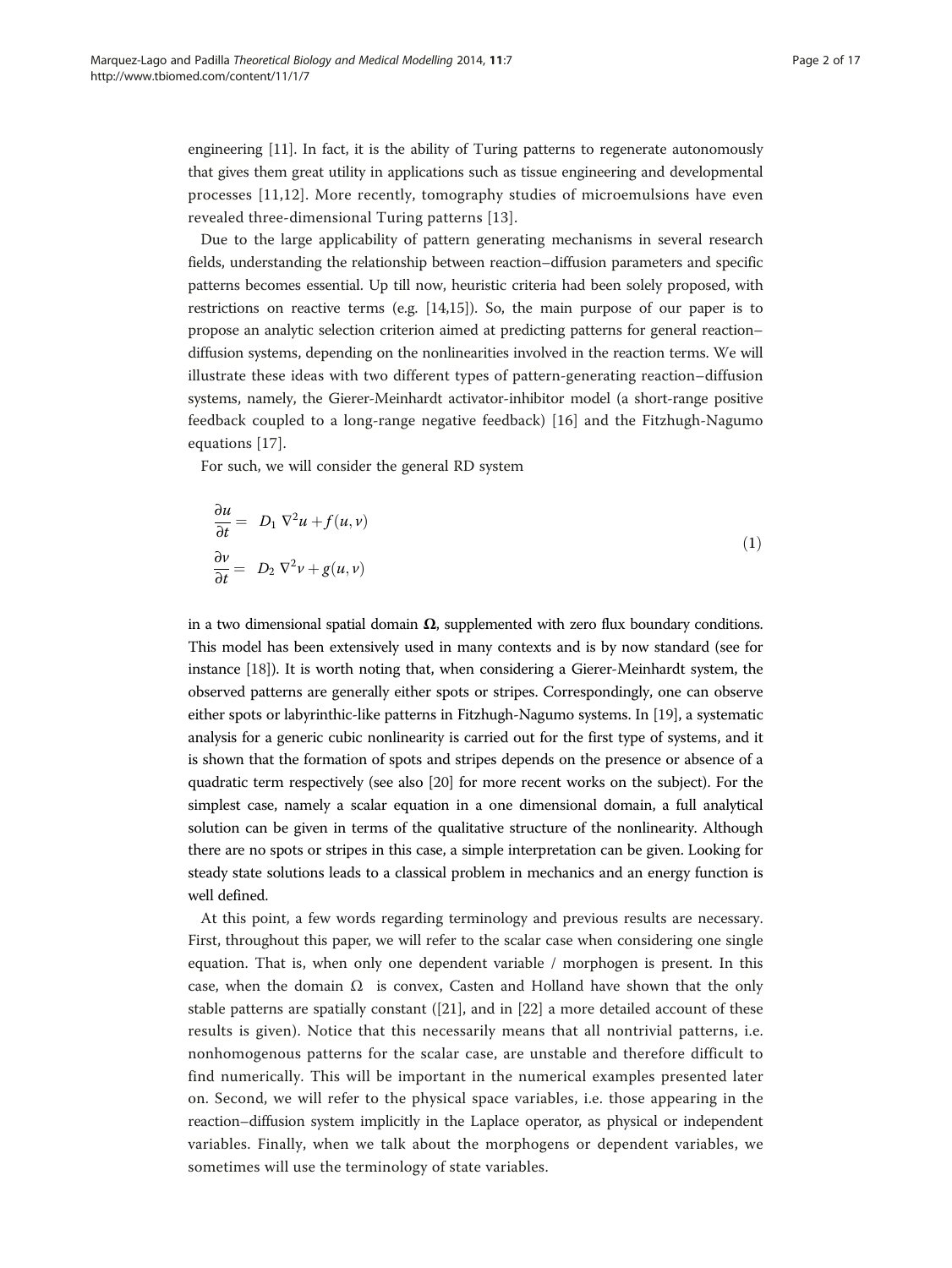With this terminology in mind, let us go back to the definition of an energy function and its use as a selection criterion. Roughly speaking, the criterion for the scalar case states that if the associated energy of the system is bistable (i.e. it has two minima) but has a unique global minimum, then spots will be formed, corresponding to the existence of homoclinic solutions. Here, it is worth keeping in mind the analogy with the mechanical case. Indeed, by solving the equation for special nonlinearities explicitly, it becomes clear that a homoclinic solution represents a spot, and that a heteroclinic solution (a front) represents a stripe. This has a simple interpretation in the language of phase transitions. Consider a two-phase system with an energy function having two minima (corresponding precisely to the stable phases), a so-called double well potential. If the minima are not at the same height, it means that one of the phases, say A, has less energy than B. If the two phases coexist, it will be energetically speaking more efficient to have a 'background' of A surrounding patches of B. If one considers a usual term in the energy that penalizes the region of transition between phases, it is natural, as it actually occurs, that the patches will be circular (i.e. spots). On the other hand, if the roles of A and B are inverted, then the situation is completely analogous, but in this case spots of phase A would appear, surrounded by a background of B. However, in the case when the minima heights are identical, there is no preferred phase in terms of the energy and the formation of more complicated structures, for instance, stripes. The scalar case is atypical in the sense that the results by Casten and Holland mentioned above establish that no spatially nonhomogeneous patterns can be formed. In this respect, the formation of spots or stripes can only be understood in the metastable sense since, if a stable pattern is eventually achieved, it will be constant (see the numerical simulations presented in the [Results](#page-5-0) section).

Our proposed criterion is a natural generalization of this fact. Using phase plane analysis and standard methods in differential equations and mechanics, we show that an analog of the energy of the system provides a clear way of predicting the pattern that will be formed. In two spatial dimensions and for general reaction diffusion systems, an extension of this criterion can be obtained by reinterpreting the results in one dimension in a probabilistic way, proposing a function that plays the role of energy. If the system itself has variational structure, then the same reasoning can be made, since a natural energy function exists. The important fact is that, even in the case where there is no variational structure (and therefore, no a priori energy function given), it can be constructed. It will be given as the solution of a Fokker-Planck equation associated with the original reaction–diffusion system.

In dynamical terms and for the scalar case, spots will be formed if the energy has a unique global minimum, corresponding to the existence of a homoclinic solution (a typical spot). Indeed, by solving the equation explicitly for special nonlinearities it becomes clear that a homoclinic solution represents a spot, and that a heteroclinic solution (a transition layer) represents a stripe. When these special cases are considered on the plane, they correspond to radial solutions for the energy with a single global minimum, and to transition layers for the double-well energy, with the bottoms of the two wells having the same height.

That the actual coherent structures that are formed correspond to spots or stripes is due to the fact that besides the potential energy term, there is a gradient term that penalizes the transitions themselves. In other words, minima are achieved not only when the potential energy is made small, but also when the transition region between phases is kept to a minimum. This is analogous to an isoperimetric problem of minimizing the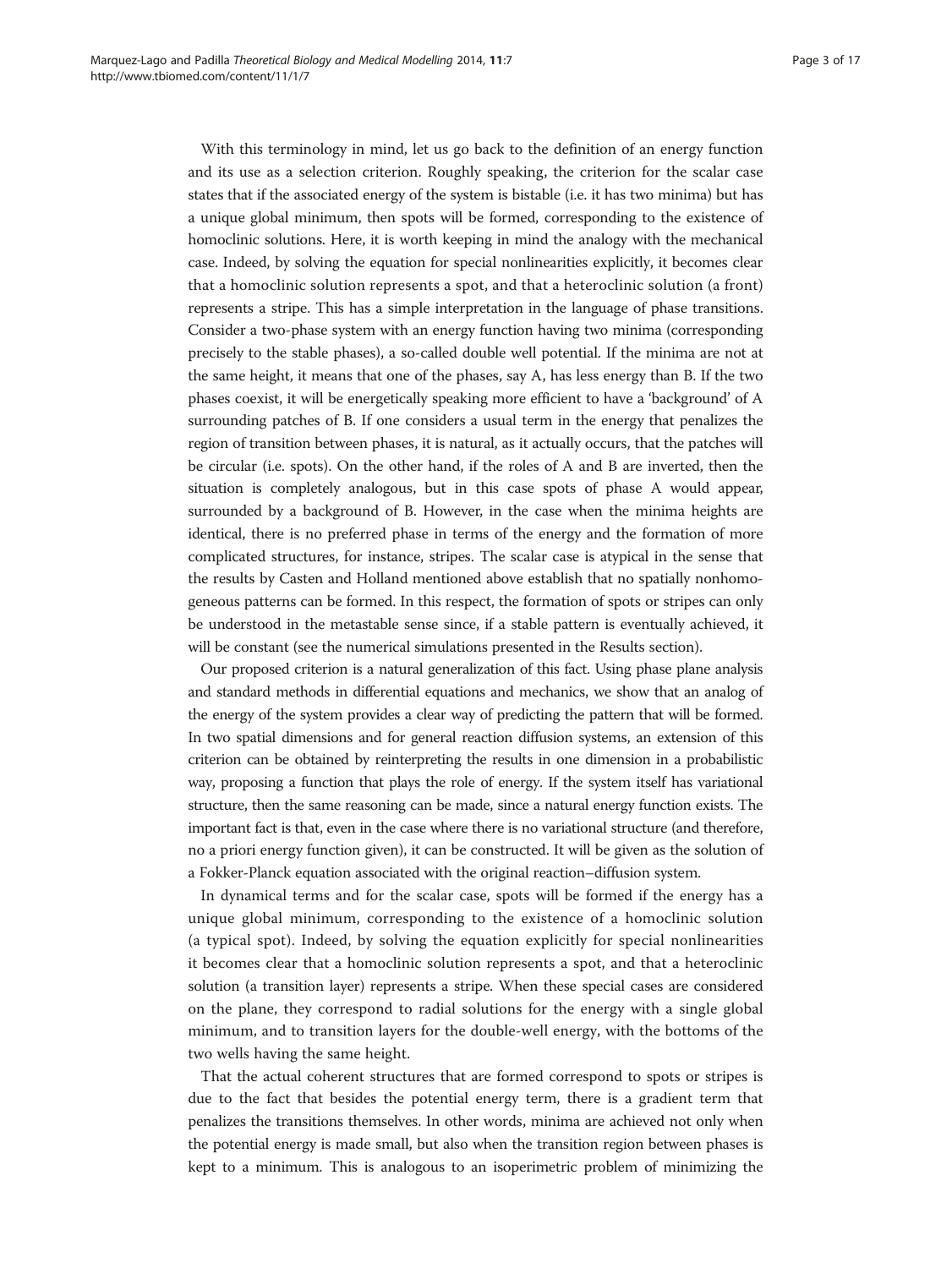<span id="page-3-0"></span>perimeter of a domain of a given area. For a precise mathematical formulation of these statements we refer the reader to [\[23\]](#page-16-0).

In order to construct the analogue of the energy in the general case, we write down an associated Fokker-Planck equation for the transition probability, ρ, of the associated dynamical system, interpreting diffusion terms in the standard probabilistic way. Then we propose that  $-\rho$  plays the role of the energy function, and the fact that spots or stripes are formed depends on whether it has one or more than one global minima. We then examine these criteria by means of numerical simulations. From the analytic point of view we show that, under suitable assumptions,  $-\rho$  is a Lyapunov function for the reaction–diffusion system, in the same way the energy is a Lyapunov function for the one dimensional case or, in general, when the system has variational structure. This provides a proof to the intuitive discussion on phase transitions above. Such proof is based on a well-known fact about invariant regions for reaction-diffussion systems (see below and [\[24\]](#page-16-0) for more details). It is worth mentioning reaction–diffusion systems do not in general possess a Lyapunov function, as evidenced by the fact that they may show periodic or chaotic time dependence. So, in what follows, it is important to note global Lyapunov functions are not implied.

Furthermore, we point out that our proposal generalizes the work presented in [[19](#page-16-0)], in which reaction–diffusion models containing quadratic and cubic reaction terms were studied. In fact, reinterpreting these results with our criterion is straightforward, since the absence of an even term in the equation implies the absence of an odd term in the corresponding potential and therefore, the existence of two global minima, yielding stripes formation. Nonetheless, as soon as an odd term is present, there is only one global minimum, yielding spots. It is also important to mention here that these facts suggest a general result that is observed in our simulations. In these simulations, since the presence of a cubic term is generic, spot formation is expected to be the robust option. This is also true for our criterion, since the generic situation is that -ρ has only one global minimum.

Lastly, for the Fitzhugh-Nagumo system we carry out analogous simulations. The structures that are formed are spots or labyrinth-like structures and our numerical simulations suggest that our criterion is still valid, showing versatility across different types of pattern generating systems.

# **Methods**

#### The Fokker-Planck associated equation

For a general two equation reaction–diffusion / Turing system

$$
\frac{\partial u}{\partial t} = D_1 \nabla^2 u + f(u, v)
$$

$$
\frac{\partial v}{\partial t} = D_2 \nabla^2 v + g(u, v)
$$

an associated potential can be defined by minus the transition probability associated with the system

$$
\frac{du}{dt} = f (u, v)
$$

$$
\frac{dv}{dt} = g (u, v)
$$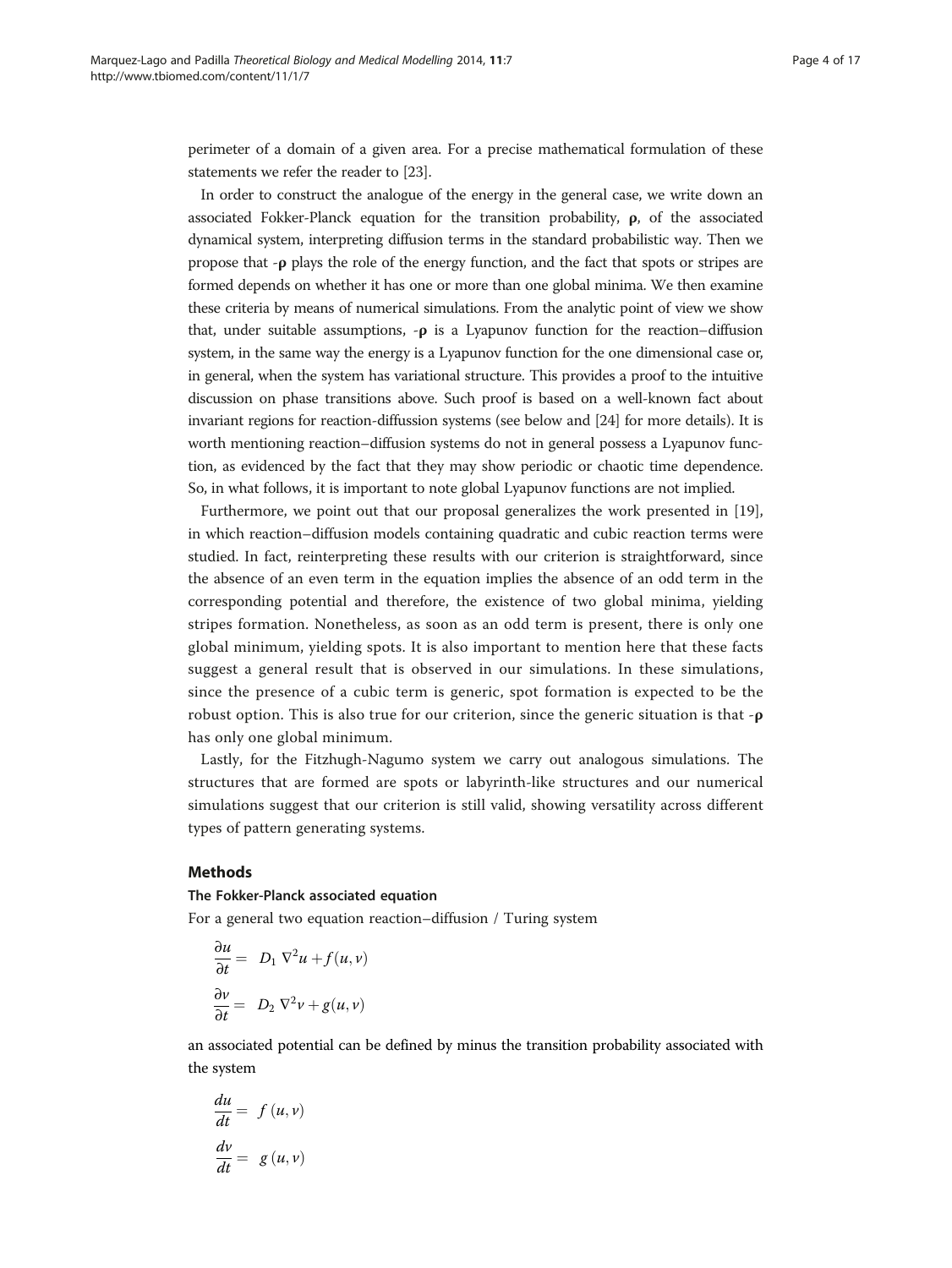<span id="page-4-0"></span>when subjected to a random perturbation determined by the diffusion coefficients. That is, by considering the system of stochastic differential equations

$$
du = f(u, v) dt + \sqrt{2D_1} dW_1
$$
  

$$
dv = g(u, v) dt + \sqrt{2D_2} dW_2
$$

where the Wiener terms  $W_1, W_2$  are the components describing two-dimensional standard Brownian motion.

Then, the transition probability density  $\rho$  (*u*, *v*, *t*), i.e. the probability of finding the system in the state  $(u, v)$  at time t, satisfies the Fokker-Planck equation

$$
\frac{\partial \rho}{\partial t} + \frac{\partial}{\partial u} [f(u, v) \rho(t, u, v)] + \frac{\partial}{\partial v} [g(u, v) \rho(t, u, v)] = \frac{1}{2} \left[ \frac{\partial^2 2D_1 \rho(u, v)}{\partial u^2} + \frac{\partial^2 2D_2 \rho(u, v)}{\partial v^2} \right]
$$

with zero flux boundary conditions, and where  $\int_{-\infty}^{\infty} \int_{-\infty}^{\infty} \rho(u, v) du dv = 1$  (cf. Reference [[25\]](#page-16-0) for details on the relationship of ([1\)](#page-1-0), the stochastic differential equation system, and the Fokker-Planck equation). It is worth noting the Fokker-Planck equation above is a special case of the Feynman-Kac formula, for which a solution can be analytically found. In what follows, we will obtain the stationary state solution of this equation.

# Calculus of variations

The calculus of variations is a broad subject dealing with optimization problems in infinite dimensions. Its applications range from the study of geodesics and other geometric problems to control theory in chemistry, economics, engineering, physics, etc. For a modern introduction we refer to P. Pedregal's book ([\[26\]](#page-16-0)). Here, for the sake of completeness, and for readers not familiar with this result, we present an informal derivation of the Euler-Lagrange equation for the scalar case corresponding to the energy functional

$$
E(u) = \int_{\Omega} |\nabla u|^2 + F(u) dx
$$

where E is defined for functions u (x) on  $\Omega$ , a domain in some *n*-dimensional Euclidian space. For simplicity  $\Omega$  is assumed to be regular and bounded, and we will consider smooth functions  $u$  which vanish on its boundary.

The Euler-Lagrange equation is a necessary condition for an interior minimum of  $E$ to be attained at a certain function  $\nu$ . More precisely, if E has an interior local minimum at  $\nu$ , then this function satisfies the Euler-Lagrange equation

$$
\nabla^2 v - f(v) = 0
$$

where  $F'(v) = f(v)$  and the equation is satisfied in  $\Omega$  with Dirichlet boundary conditions, that is  $ν = 0$  on the boundary,  $\partial Ω$ .

This equation is equivalent to the standard condition of the vanishing of the derivative for functions of one variable at point that constitute interior maxima or minima.

The proof follows directly from the observation that if  $\nu$  is a minimum of

$$
E(u) = \int_{\Omega} |\nabla u|^2 + F(u) \, dx,
$$

then

$$
E(\nu + \varepsilon \phi) \ge E(\nu)
$$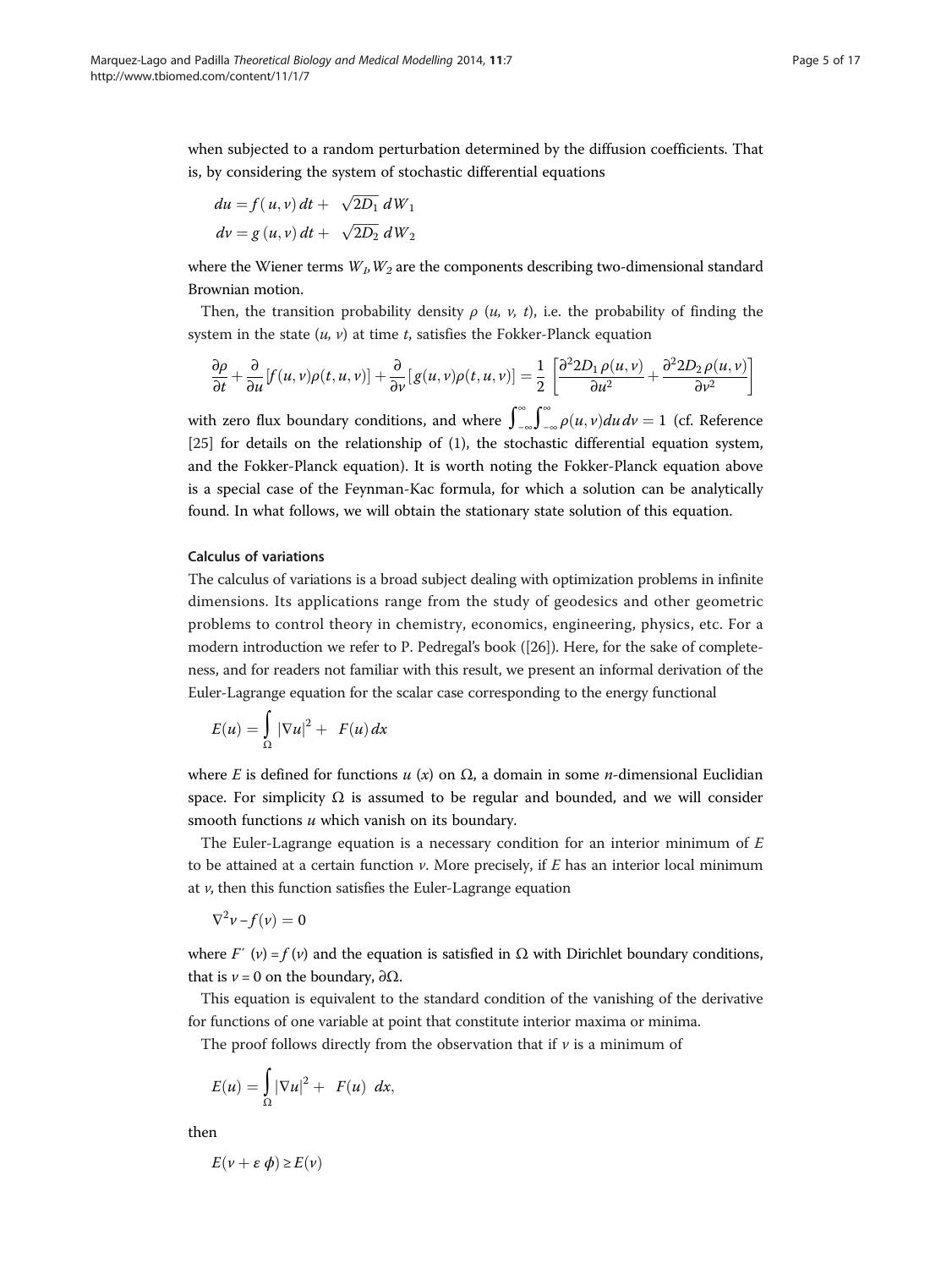<span id="page-5-0"></span>for any fixed  $\phi$  that vanishes on the boundary, and  $\varepsilon$  sufficiently small. In particular, this implies that as a function of  $\varepsilon$  ( $\phi$  and  $\nu$  being fixed), and  $\varepsilon = 0$ ,

$$
\frac{d}{d\varepsilon} E(\nu + \varepsilon \phi) = 0.
$$

Computing the previous derivative after a standard application of Leibnitz rule and integration by parts yields

$$
E(v) = \int_{\Omega} (\nabla^2 v - F'(v)) \phi \ dx = 0.
$$

Since the previous equality holds for arbitrary  $\phi$ , it follows that the term in parentheses has to vanish identically, which gives the equation used in the paper.

#### Numerical discretization of reaction–diffusion system

Our code used for reaction–diffusion simulations was built in MatLab, using finite differences and backward Euler time stepping. Simulations were run until deviations between time steps were negligible. Namely, until the maximum difference between the current and previous time step of any point is less than  $10^{-10}$ . In some cases, such maximum difference criterion was stringently reduced to  $10^{-16}$  (the epsilon of the machine) to guarantee reaching a numerical stationary solution. The Matlab built-in numerical solution of the Laplacian was used, and the left-hand side (LHS) of the discretization (i.e. the time derivative) was solved with a sparse incomplete Cholesky factorization with a tolerance of  $10^{-10}$ . For the right-hand side (RHS), i.e. the nonlinearity and coupling factor,  $u$  and  $v$  were solved using preconditioned conjugate gradients at every time step, with a tolerance error of  $10^{-10}$ . Also, zero-flux boundary conditions were enforced at every time step. All simulations were run with random initial conditions. Namely  $u$  (one morphogen case), or  $u$  and  $v$  (two morphogens case) were assigned uniformly distributed values between −1 and 1, at each spatial discretization point. Therefore, no pre-pattern was utilized.

# Movies of simulations

All movies in the Supplementary material correspond to the parameters indicated in the text (coinciding with the indicated Figures). The time step for simulations was 0.01 time units. However, each frame of the movie corresponds to an accumulated simulation time of 100 units. Each movie has two frames per second, and shows the random initial conditions used in the first frame.

### Results

# Mechanical analog and role of the potential

Our approach can be easily understood if we start by analyzing a limiting case of the full reaction–diffusion system. Namely, when the diffusion of  $\nu$  is much faster in comparison to that of u (so that v can be considered as essentially constant, see [\[22](#page-16-0)] and references therein). In fact, in some cases, it is well known that the dynamics of morphogens are essentially determined by only one of them [\[22\]](#page-16-0). However, stability is a different issue. For instance, there are no Turing patterns for the scalar case (see below for a more detailed discussion on this and the observations in the previous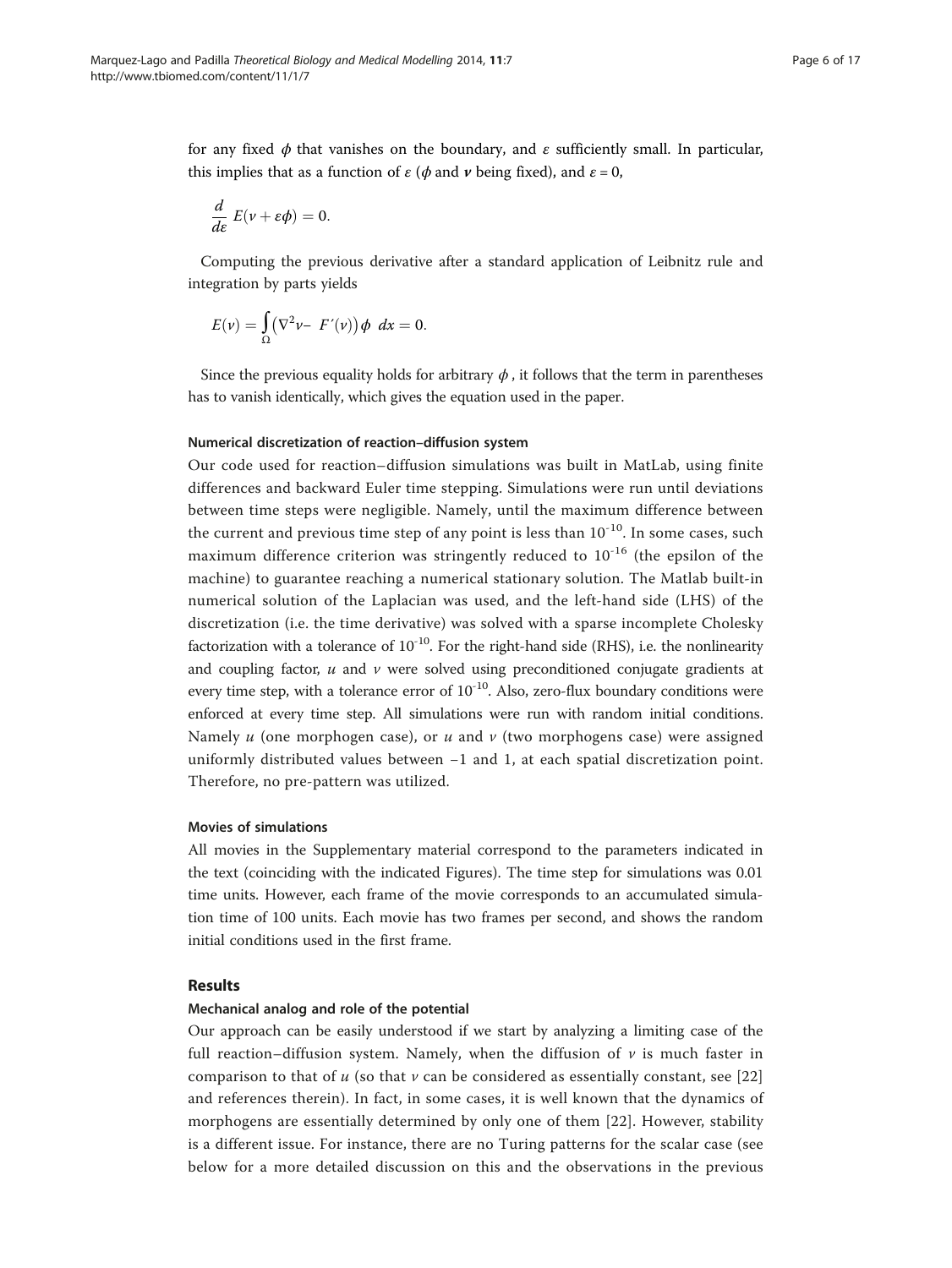section). If it were the case that species  $u$  essentially determines the dynamics of both morphogens, system [\(1](#page-1-0)) could be reduced to

$$
\frac{\partial u}{\partial t} = D \nabla^2 u - f(u), \quad u = u(x, t) \tag{2}
$$

the so-called shadow equation.

In this case, when the spatial domain is an interval and stationary patterns are looked for, the equation can be explicitly solved. In fact, the equation is equivalent to Newton's equation for the motion of a particle under the action of a potential. This is the case, specifically, since we are looking for stationary patterns, and then  $\frac{\partial u}{\partial t} = 0$ . Moreover, in one spatial dimension, the shadow equation would further reduce to  $d^2u/dx^2 = f(u)$ .

So the role of the potential is played by  $F(u) = -\int f(u)du$ , and the spatial variable x plays the role of time. This equation can be explicitly solved if we multiply it by  $du/dx$ , as it is standard in classical mechanics. Since  $F'(u) = -f(u)$ ,

$$
\frac{d}{dx}\left(\frac{1}{2}\left(\frac{du}{dx}\right)^2 + F(u)\right) = 0.\tag{3}
$$

This implies that the quantity in parentheses is constant, i.e.

$$
\frac{1}{2} \left( \frac{du}{dx} \right)^2 + F(u) = E. \tag{4}
$$

As a matter of fact, in the mechanical analog,  $E$  corresponds to the energy of the system. Solving now for  $du/dx$  and integrating, we have the solution given implicitly as

$$
\int_{u(a)}^{u(x)} \frac{du}{\sqrt{2(E - F(u))}} = x - a,\tag{5}
$$

where we take the interval on the x axis to be  $[a, b]$ .

So far, it is straightforward to do these derivations. It is then useful to focus now on a case where f has two stable equilibria and u (x) is such that  $uf(u) > 0$  for large values of  $u$ . This is the first nontrivial case to study since, for a single well, solutions would be trivial and would correspond to the (unique) minimum of a convex functional. To illustrate this, let us consider  $F(u) = (1 - u \wedge 2) \wedge 2 + bu$ , where  $-f(u) = -4u(1 - u \wedge 2) + b$ , and b varies. The case  $b = 0$  corresponds to a bistable (double well) potential which goes to plus infinity with u. We can also analyze the cases where  $b \neq 0$ . The formation of spots or inverted spots or stripes can be deduced from the phase plane and correspond to homoclinic or heteroclinic solutions respectively (Figure [1](#page-7-0)). Alternatively, and recalling our discussion about phase separation, patterns would correspond to cases where there is a preferred phase with minimal energy.

The last assertion might seem strange, since it makes no sense to talk about spots or stripes in systems embedded in one spatial dimension. However, in two spatial dimensions, it can be shown that nontrivial minimal solutions are radially symmetric. For the case of homoclinics, they would correspond to rotations of the homoclinic solution in one dimension (this follows from well-known results about radial symmetry by Gidas, Ni and Nirenberg [\[27\]](#page-16-0)). Correspondingly, for the heteroclinic case, minimal energy nontrivial solutions depend on one variable only and therefore exhibit a stripe-shaped structure. This assertion and similar mathematical issues have been studied in detail in the context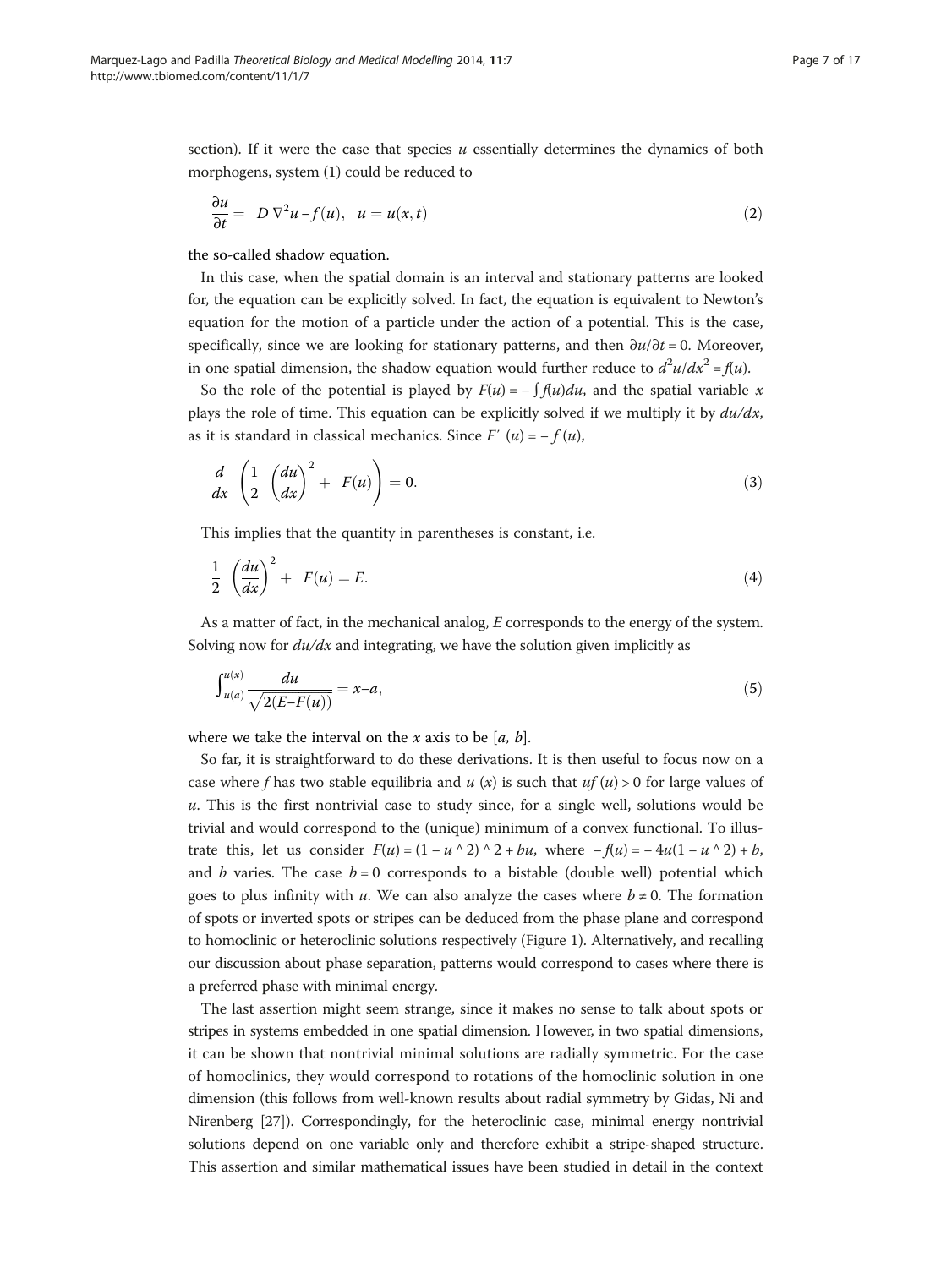<span id="page-7-0"></span>

of phase transition models and regularizations of the minimal surface problem (see for instance [\[23,28\]](#page-16-0) and references therein). We illustrate this in Figure 1, where homoclinics correspond to spot-like solutions. The smaller homoclinic is associated with the well of least depth, and the larger one with the deeper well, respectively. However, it is worth noting that, since the lower amplitude homoclinics correspond to larger energies, they are also less stable. Also in Figure 1 (middle, inset) there are two symmetric transitions, corresponding to stripes.

In the case of two or three spatial dimensions the corresponding equation cannot be explicitly solved in general, but its solutions can still be characterized as the critical points of a functional. The latter would be the Euler-Lagrange equation of the "action"

$$
\int_{\Omega} |\nabla u|^2 + F(u) \, dx,\tag{6}
$$

for which a qualitative analysis similar to the one-dimensional case can be carried out, as mentioned in the preceding paragraph. For additional information on the topic, we refer the reader to the vast literature on variational methods and formation of localized structures (see [[29\]](#page-16-0)). For readers not familiar with the results and techniques of the calculus of variations, we refer to the Methods section (cf. [Calculus of Variations\)](#page-4-0).

So, if one considers system ([1\)](#page-1-0), the approach described above in one dimension can be extended to account for special nonlinearities corresponding to the gradient of a function, i.e. that have a variational structure. However, a full analytic treatment may not be always possible and alternative (numerical) methods should be adopted. Nevertheless, the interested reader should refer to the variational case section for complete details.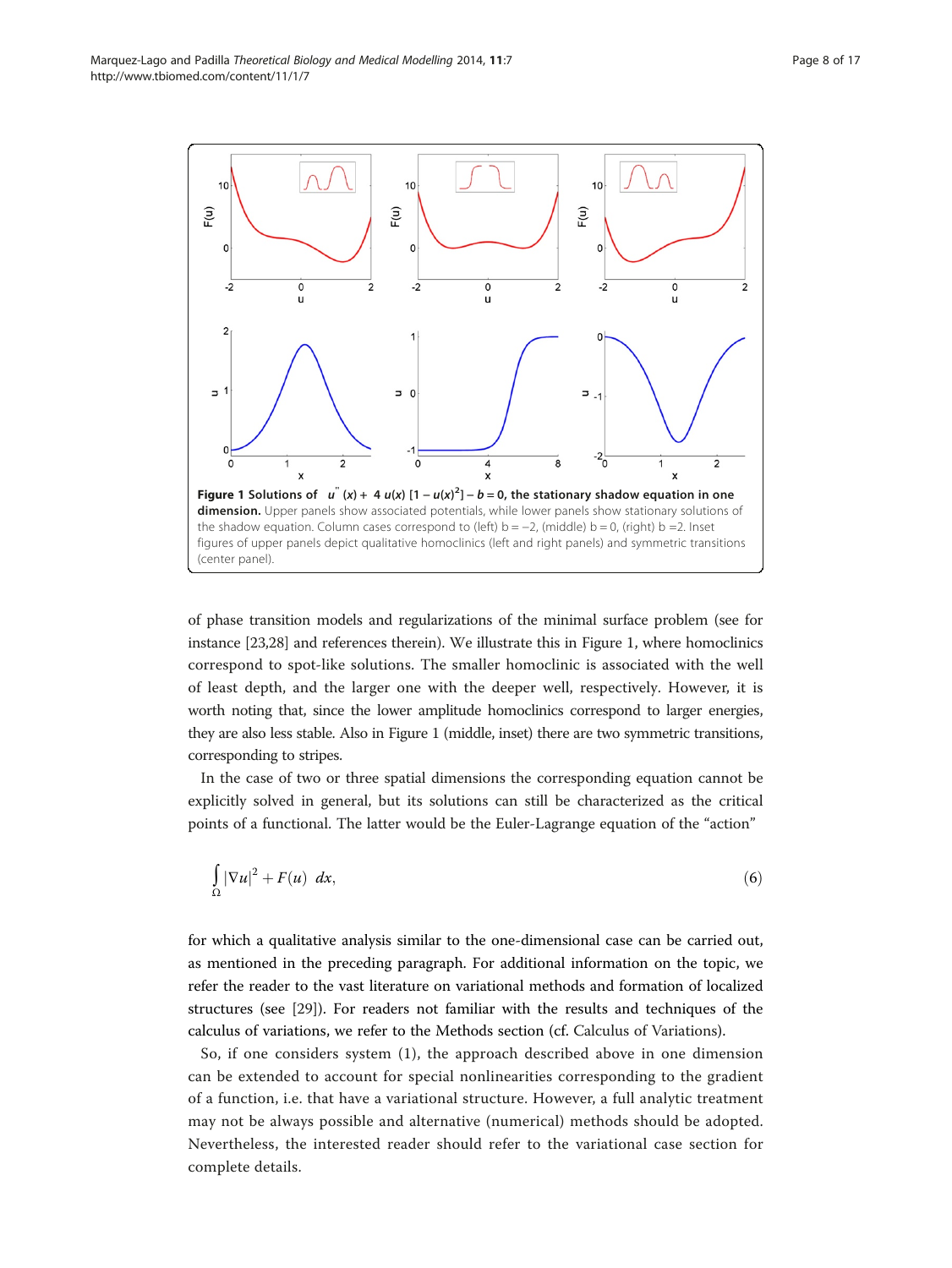# <span id="page-8-0"></span>Selection criterion in a nutshell

A pattern selection criterion can in fact be obtained even when the system does not have a gradient structure. The idea is that the role of the potential will now be played by minus the transition probability associated with the system

$$
\frac{du}{dt} = f (u, v) \n\frac{dv}{dt} = g (u, v)
$$
\n(7)

when subjected to a random perturbation determined by the diffusion coefficients. That is, the set of stochastic differential equations

$$
du = f (u, v) dt + \sqrt{2D_1} dW_1
$$
  
\n
$$
dv = g (u, v) dt + \sqrt{2D_2} dW_2
$$

where  $W_1, W_2$  are the components of two dimensional standard Brownian motion. <sup>(8)</sup>

Then, the transition probability density  $\rho$  (*u*, *v*, *t*), i.e. the probability of finding the system in the state  $(u, v)$  at time t, satisfies the Fokker-Planck equation

$$
\frac{\partial \rho}{\partial t} + \nabla \cdot (\rho V) = \frac{\partial \rho}{\partial t} + \frac{\partial}{\partial u} [f(u, v)\rho(t, u, v)] + \frac{\partial}{\partial v} [g(u, v)\rho(t, u, v)]
$$
\n
$$
= D_1 \frac{\partial^2 \rho}{\partial u^2} + D_2 \frac{\partial^2 \rho}{\partial v^2}
$$
\n(9)

with zero flux boundary conditions (cf. [Methods](#page-3-0) section – The Fokker-Planck Associated Equation). As it was pointed out before, we claim that  $\rho$  plays the role of the potential and it allows us to predict the appearance of a particular pattern in a given system.

We now illustrate that, depending on a relevant parameter in the activator-inhibitor system which might be negative, positive or zero, the stationary transition probability will have one or two global maxima. These cases correspond to the formation of spots, inverted spots or stripes. This is also concluded by numerically solving the corresponding Turing system. Similarly, we show that for a proposed Fitzhugh-Nagumo system, depending on such a parameter, which might be positive or negative, the stationary transition probability has one or two maxima, corresponding to the formation of spots.

#### Gierer-Meinhardt case with one morphogen in two spatial dimensions

We start by considering the scalar equation

$$
\frac{\partial u}{\partial t} = D \nabla^2 u + 4u(1 - u^2) - bu^2 , \quad u = u(x, y, t)
$$
 (10)

and present numerical evidence illustrating our selection criterion, followed up by its analytic proof. Previously (cf. [Results](#page-5-0) subsection on '[Mechanical analog and role of the](#page-5-0) [potential](#page-5-0)'), a similar scalar case was treated analytically, albeit considering only one spatial dimension. Out of completeness, we consider it important to show the numerical results considering a scalar case within a lattice, i.e. in two spatial dimensions. As was discussed before, nontrivial minimal solutions are found to be radially symmetric for homoclinics, while for heteroclinics minimal energy nontrivial solutions exhibit a stripe-shaped structure.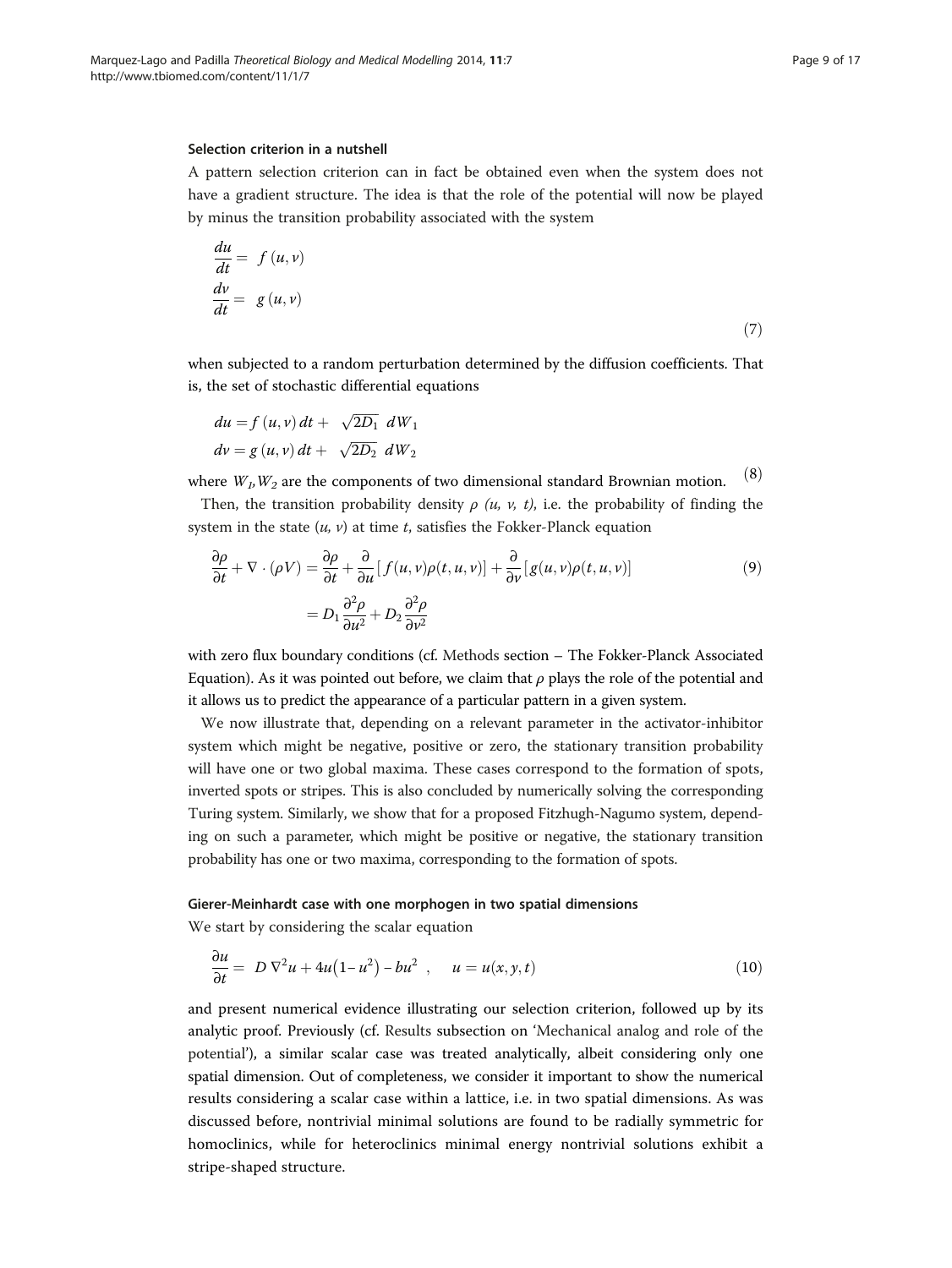In this case, we solved the associated Fokker-Planck equation

$$
\frac{d\rho}{dt} + \frac{\partial}{\partial u} \left[ \left( 4u(1 - u^2) - bu^2 \right) \rho \right] = D \frac{\partial^2 \rho}{\partial u^2}
$$
\n(11)

and show that, depending on parameter  $b$ , the stationary transition probability yields one or two global maxima, corresponding to the formation of spots, inverted spots or stripes. These results are shown in Figure 2.

Then, in order to check whether the parameters correspond to the expected patterns, we discretized our scalar equation [\(10](#page-8-0)) and solved it using a rectangular grid  $(14 \times 14)$ units) with 10<sup>4</sup> grid points. We set a diffusion coefficient of  $D = 0.1$  and adopted random initial conditions. For additional details on the numerical method, please refer to the [Methods](#page-3-0) section (cf. [Numerical discretization of reaction](#page-5-0)–diffusion system). We observed that, for parameters that determine spots and inverted spots (e.g.  $b = -0.02$ and  $b = 0.02$  respectively), the solution becomes constant as time progresses (i.e. a trivial spot or inverted spot). This is due to the fact that in one dimension nontrivial solutions are unstable. Sample simulations are shown in Figure [3](#page-10-0). On the other hand, when we use the parameters that determines stripes,  $b = 0$ , the stationary solution can be a trivial spot or inverted spot, and the stationary solution is solely determined by initial conditions.

Moreover, depending on initial conditions, a transition layer can also be formed. For parameters that determine spots and inverted spots the latter is in fact a moving front, yielding at steady state the aforementioned trivial solution. Sample simulations are shown in Additional file [1](#page-15-0): movies M1 and M3 (for general details of all presented movies, please refer 'Movies of simulations' within the [Methods](#page-3-0) section). On the other hand, when using parameters that determine stripes, the transition layer constitutes a stationary solution (the time evolution only serves to align it to be normal to the boundary). A sample simulation is shown in Figure [3](#page-10-0), as well as in Additional file [1](#page-15-0): movie M2.

Now, in the scalar equation scenario, if we set  $V = \nabla (-\phi)$  and consider the whole range of ℝ , the stationary solution of the Fokker-Planck equation

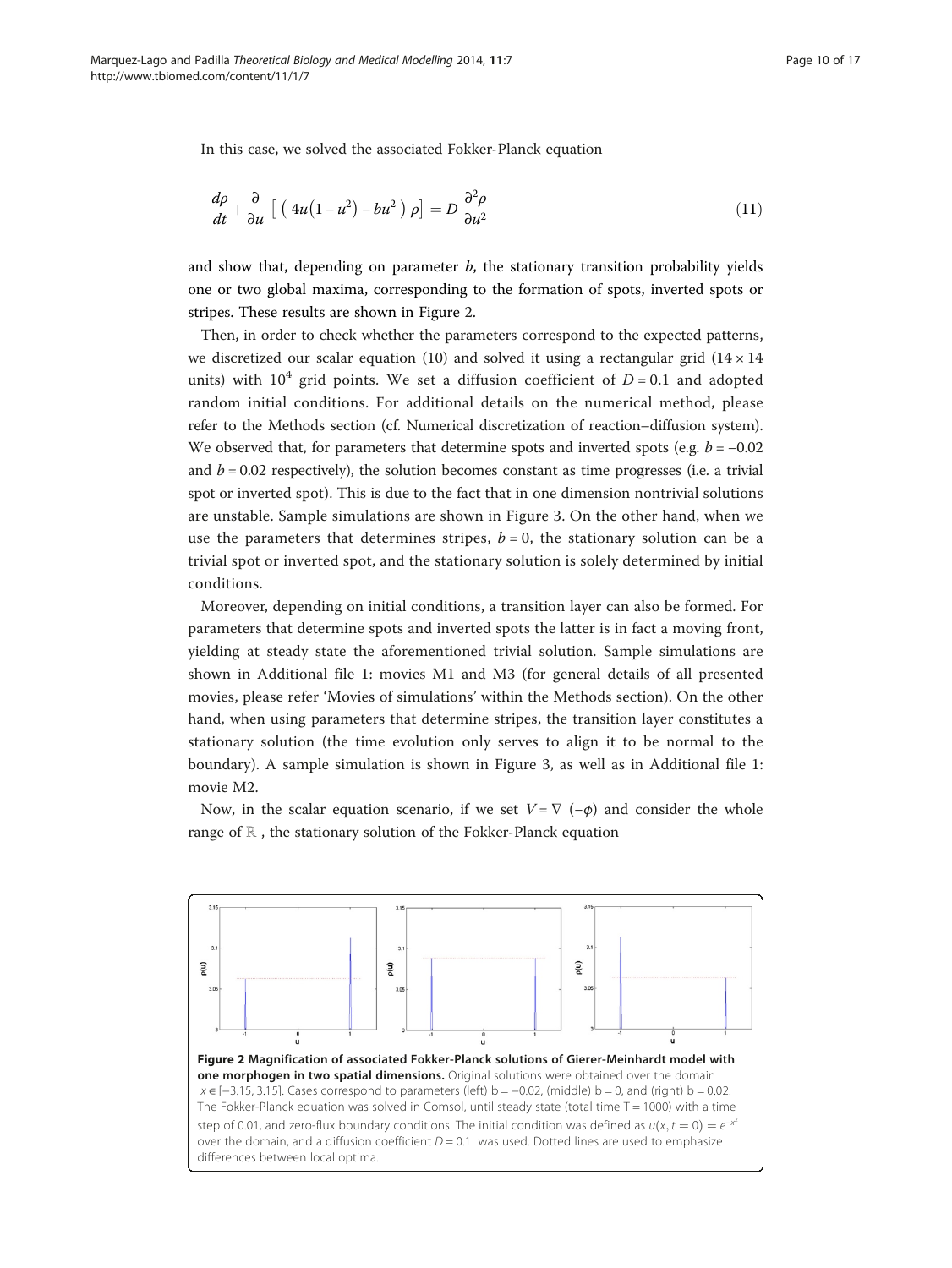<span id="page-10-0"></span>

$$
\frac{\partial \rho}{\partial t} + \nabla \cdot (\rho V) = D \frac{\partial^2 \rho}{\partial u^2}
$$
\n(12)

is given explicitly by

$$
\rho(u) = \exp\left(-\frac{\varphi(u)}{D}\right) \tag{13}
$$

Since  $-\rho$  and  $\phi$  have the same critical points' structure, we have shown our criterion coincides with the solution obtained in the mechanical analog derived in Section 4.1. In other words, and qualitatively speaking, one can equally consider  $\rho$  or  $\phi$  in terms of the number of global minima.

### Gierer-Meinhardt case with two morphogens in two spatial dimensions

We will now turn to a classical Turing system of two morphogens,  $u$  and  $v$ , in two spatial dimensions,  $u = u(x, y, t)$  and  $v = v(x,y,t)$ . Namely,

$$
\frac{\partial u}{\partial t} = D \nabla^2 u + 0.6 u - r v + q u^2 - u^3
$$
\n
$$
\frac{\partial v}{\partial t} = \nabla^2 v + 1.5 u - 2v
$$
\n(14)

where we again solved the associated Fokker-Planck system of equations. We show that, depending on parameter  $q$ , the stationary transition probability yields one or two

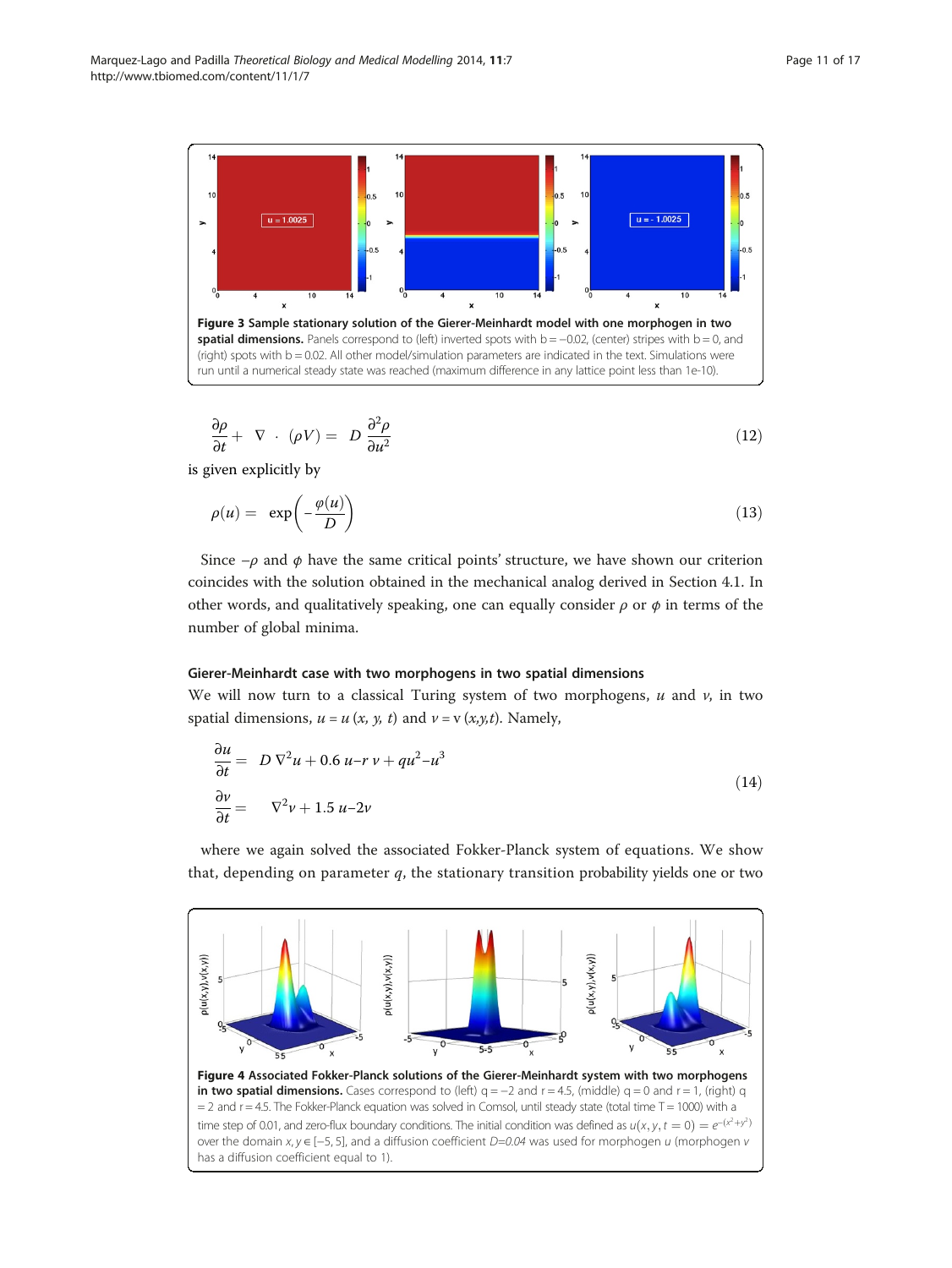<span id="page-11-0"></span>global maxima (Figure [4](#page-10-0)), corresponding to the formation of spots, inverted spots or stripes. For this two morphogen case we discretized system ([14](#page-10-0)) using a diffusion coefficient of  $D = 0.04$ , random initial conditions, and a rectangular grid (20 × 20 units) with  $10<sup>4</sup>$  grid points (see [Methods](#page-3-0) section for further details). Once again, for parameters that determine spots and inverted spots (e.g.  $q = -2$  and  $q = 2$  respectively) one can see that as time progresses the solution becomes constant (i.e. a trivial spot). Sample simulations are shown in Figure 5 and Additional file [1](#page-15-0): movies M4 and M6, where it should be noted the value of parameter r was also varied, to show the desired patterns without changing the size of the simulation domain. However, if one uses  $q = 0$ , the obtained stationary pattern is stripes. The geometry of the stripes need not be straight, and stripes detach and bind to each other until all borders are normal to the boundary, soon after which a steady state is reached. Sample simulations are shown in Figure 5 and Additional file [1](#page-15-0): movie M5.

# Fitzhugh-Nagumo case with two morphogens in two spatial dimensions

Lastly, we will consider the following system with two morphogens in two spatial dimensions,  $u = u(x,y,t)$  and  $v = v(x,y,t)$ :

$$
\frac{\partial u}{\partial t} = D \nabla^2 u - (u - R)(u^2 - 1) - \rho(v - u)
$$
\n
$$
\epsilon \frac{\partial v}{\partial t} = \nabla^2 v - (v - u)
$$
\n(15)

where  $\epsilon$  and  $\rho$  are real valued constants, the diffusion coefficient D is positive and  $-1 < R < 1$ .

To show the full applicability of our method, in this last study case we will first consider the Fokker-Planck equation, from which parameter values that result in one or two maxima will be obtained. Then, we will incorporate this information into the numerical discretization of the corresponding reaction–diffusion system, corroborating the emergence of the expected patterns.

In cases such as (15), we cannot obtain a closed solution. Correspondingly, we numerically solved the Fokker-Planck equation related to system (15) (cf. [Methods](#page-3-0) section, The Fokker-Planck Associated equation), iterating long enough to consider that a steady state had been reached. We obtained the results shown in Figure [6](#page-12-0). Under these

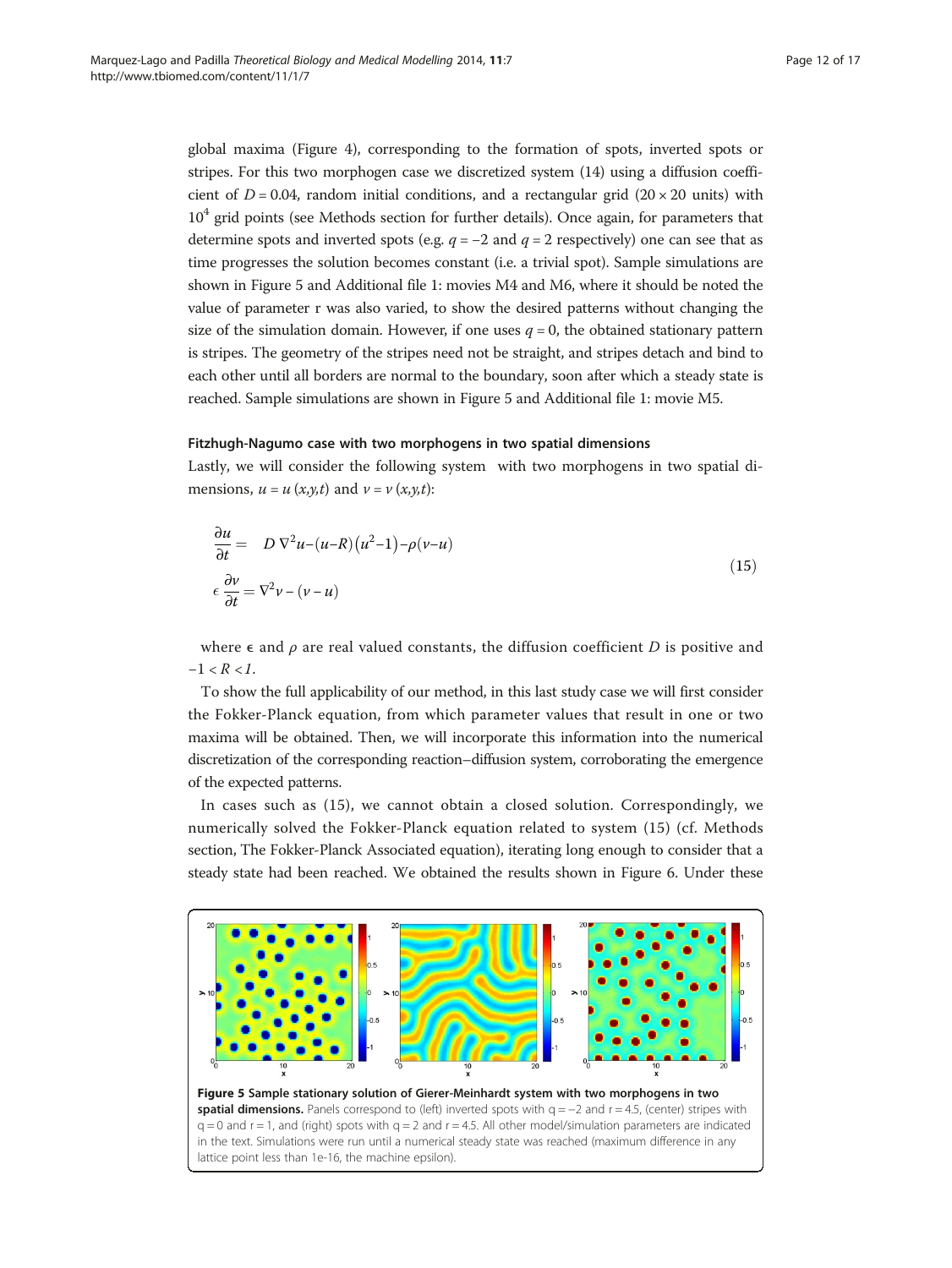<span id="page-12-0"></span>

considerations,  $\rho$  denotes the probability density distribution, whereas D is the coefficient that characterizes the disturbative strength of the statistical process.

From the numerical solution of the Fokker-Planck equation related to system [\(15\)](#page-16-0), we obtained one set of parameters that corresponds to each pattern, namely spots or labyrinths. However, it is important to note that these sets are not unique as many combinations of parameters obtained from the Fokker-Planck equation can yield the same qualitative patterns. However, the selected parameters chosen for our simulations were:

- a) Spots:  $D = 0.04$ ;  $R = 0.04$ ;  $\rho = 0.3$  (inverted spots with identical parameters except  $R = -0.04$
- b) Labyrinths: identical parameters as case (a) above, except  $R = 0$ .

In order to test these parameters obtained through the Fokker-Planck equation, we discretized the Fitzhugh-Nagumo equations in order to quickly verify if the parameters that corresponded to one or two "wells" in the Fokker-Planck steady state solution would indeed lead to spot- or labyrinth-like patterns. In this case we used a rectangular grid ([-10,  $10 \times [-10, 10]$  units) with  $10^4$  grid points (see [Methods](#page-3-0) section for further details).

As was expected, running numerical simulations for parameters that corresponded to unequal maxima in the Fokker-Planck simulation resulted in spots or inverted spots, whereas solutions of the Fokker-Planck equation that contained equal extrema yielded labyrinthic patterns (Figure 7). Please note we did not include movies of simulations for the Fitzhugh-Nagumo system as Additional files, as stationary patterns could only

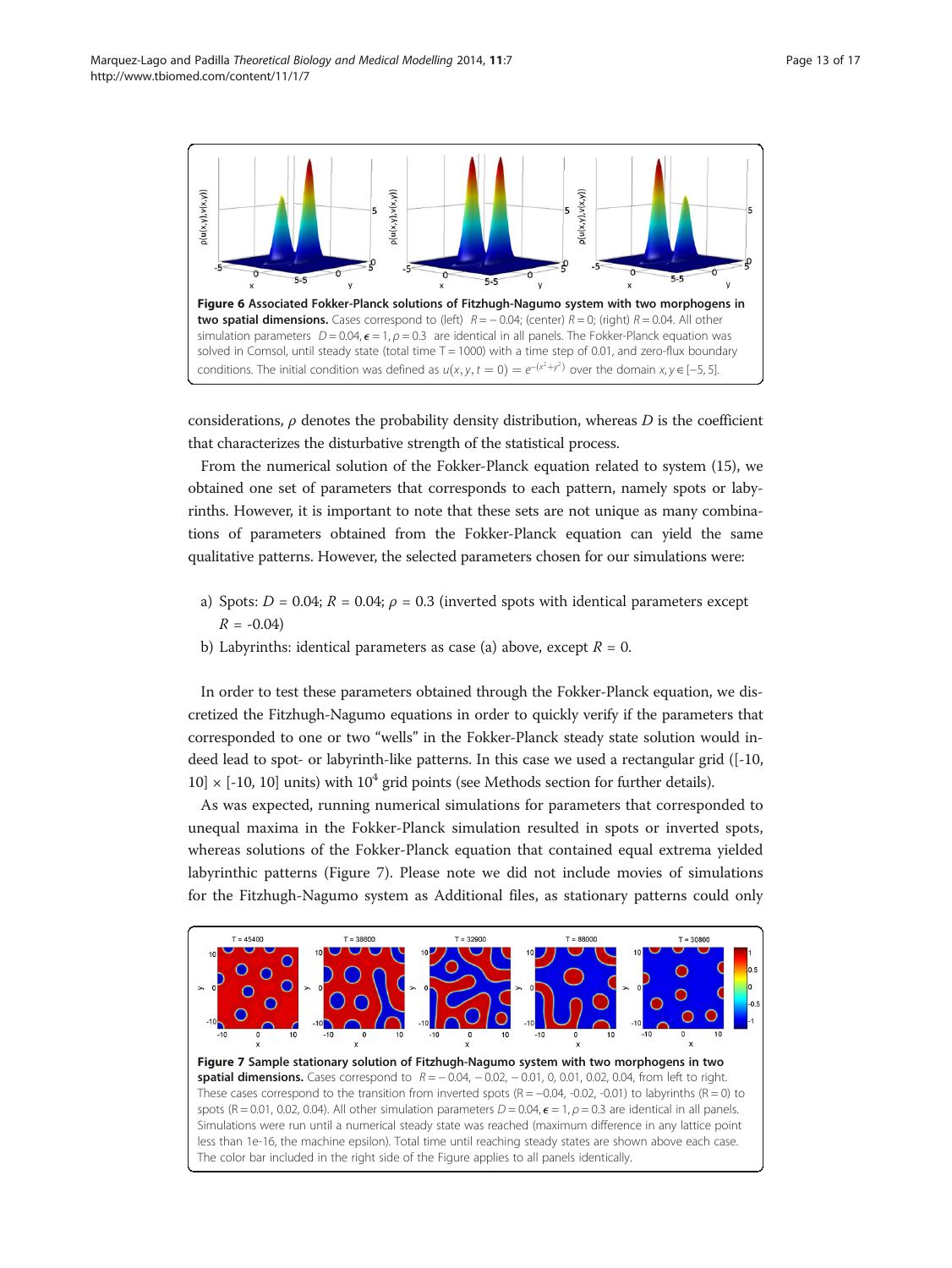be obtained in very large time spans. By consequence, subsequent time steps portray very similar movie frames and, consequently, movie file sizes were exceedingly large. However, it should be noted distinguishable preliminary patterns are quickly formed during the first few time steps, while most simulation time is related to relaxation to stationary patterns (in many cases similar to preliminary patterns, if diffusion is slow enough).

Moreover, as can be observed in Additional file [2](#page-15-0): Figure S1 and Additional file [3](#page-15-0): Figure S2, the observed qualitative patterns are reproducible, and our criterion indeed predicts emergent patterns accurately. In Additional file [2](#page-15-0): Figure S1, we present representative simulations, where each row corresponds to distinct random initial conditions (used uniformly over simulations within each row), while columns correspond to variations in reaction parameter R.

Furthermore, we performed additional simulations to distinguish between effects of diffusion coefficients and reaction rates. Additional figure [3:](#page-15-0) Figure S2 shows simulations using identical random initial condition in all panels, where each row corresponds to a different diffusion coefficient, and columns again correspond to variations in reaction parameter R. As one can observe, intermediate and slow diffusion rates yield spatially inhomogeneous emergent patterns, while higher diffusion coefficient values do not.

Transient spots can slowly reduce their size and/or move through the domain until settling in their stationary position/sizes. As would be expected, systems with parameters corresponding to spot-like solutions can also yield a stationary constant solution if diffusion is fast enough. In contrast, labyrinth-like solutions do not travel throughout the domain. However, if diffusion is fast enough, a stationary constant solution will also be obtained, the value of which will depend on random initial conditions used (data not shown). These observations can in fact be theoretically expected. When the diffusion constant D is high (e.g. system ([15](#page-11-0)) with  $D = 0.08$  or 0.16), the diffusion rates of morphogens are not different enough to generate a diffusion-driven instability. Differences between optima of the Fokker-Planck equation in each case are subsequently shown in Additional file [4](#page-15-0): Figure S3.

#### Lyapunov function

It is important to notice that when the system has variational structure an analytical statement can be made (interested readers should refer to the calculus of variations section, for essentials on the topic). In such case, we can assume that there is a function  $\phi$ , a potential, such that

$$
u_t = D_1 \Delta u - \varphi_u (u, v)
$$
  
\n
$$
v_t = D_2 \Delta v - \varphi_v (u, v)
$$
\n(16)

The system can be viewed as the Euler-Lagrange equation of the functional

$$
\int |\nabla u|^2 + |\nabla v|^2 + \varphi(u, v) dx \tag{17}
$$

Moreover, this fact guarantees that any region which is invariant for the system

$$
\begin{aligned}\n\dot{u} &= -\varphi_u \left( u, v \right) \\
\dot{v} &= -\varphi_v \left( u, v \right)\n\end{aligned} \tag{18}
$$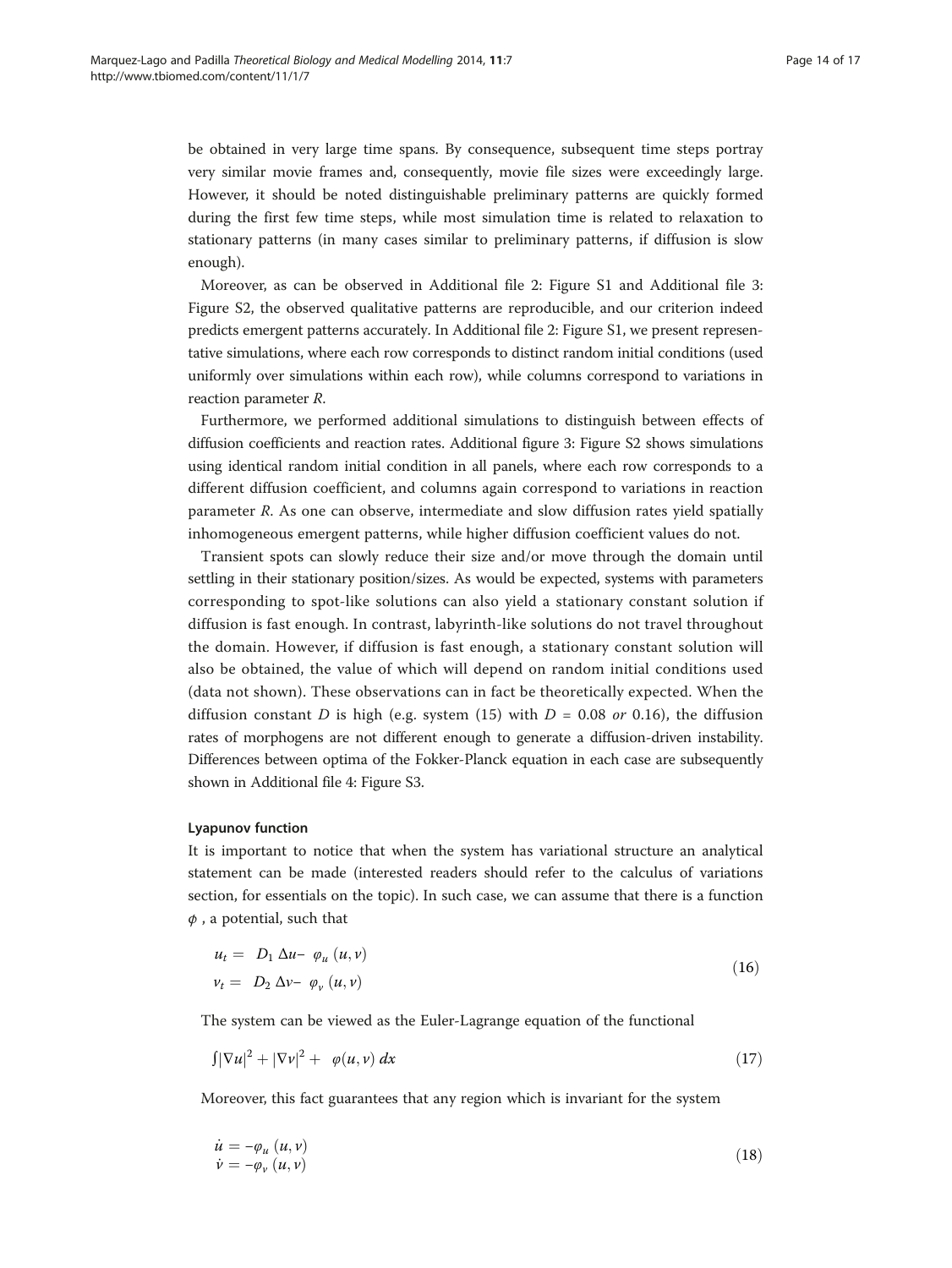is also invariant for the reaction–diffusion system in the  $L^{\infty}$  norm (see [[24](#page-16-0)]). In particular, any sublevel set of  $\varphi$ 

$$
I^C = \{(u, v) \mid \varphi(u, v) \le C \}
$$
\n
$$
(19)
$$

is invariant for the differential equation (DE) system since it is by assumption a Lyapunov function. Notice that in the scalar case

$$
\rho = e^{\varphi/\varepsilon} \tag{20}
$$

would be a solution to the corresponding Fokker-Planck equation, where  $\varepsilon$  is understood as above and, therefore, our criterion reduces to the one already explained. For the system case, if we assume that  $\varphi$  (u,v) =  $\varphi_1(u) + \varphi_2(v)$ , one can directly check that

$$
e^{\frac{\varphi_1}{d_1}+\frac{\varphi_2}{d_2}}
$$

is the solution of the associated Fokker-Planck equation, where  $d_1$  and  $d_2$  are given in terms of  $D_1$  and  $D_2$  above, respectively [\[30](#page-16-0)].

Therefore the same observation about the structure of the critical points of  $\rho$  and  $\varphi$ that we made for the scalar case are valid here, and the criterion is rigorous in this case.

From the physical perspective, the above criterion can be justified in terms of an energy landscape for a two phase system, as discussed in the introduction. Having presented the details, it becomes clear that  $-\rho$  plays the role of some effective potential for the system.

# Conclusions

We have provided both analytical and numerical evidence supporting the fact that the solution of the Fokker-Planck equation associated with a reaction–diffusion system can be used in order to determine the type of emergent pattern. The following conjecture seems natural, and describes our selection criteria in a nutshell:

Assume that the stationary solution of the Fokker-Planck equation [\(9](#page-8-0)) has exactly two global maxima of different (equal) height. Then system [\(1](#page-1-0)) admits a spot-like (a stripe-like) solution.

Our presented methodology provides a powerful yet straightforward way to identify parameters yielding specific spatio-temporal emergent patterns. This is particularly important due to the prohibitive cost of computational parameter searches. Moreover, our approach is not limited by the number of equations or spatial dimensions, and general non-linearities can be taken into consideration. Hence, we believe our parameter selection criteria will greatly aid the creation of models of morphogenesis, including applications in developmental biology and chemical patterns.

On the theoretical side, and in terms of future work, it should be noted there are standard techniques that guarantee the existence of invariant regions, and some of these involve the existence of a Lyapunov function. The existence of connecting orbits between two different equilibria or from an equilibrium to itself (homoclinics or heteroclinics respectively, see [[31](#page-16-0)] for details) has been proved using topological techniques, considering information about the nature of the flow along the boundary of the invariant region (see the chapters on the Conly index in [\[24](#page-16-0)]). Thus, it seems natural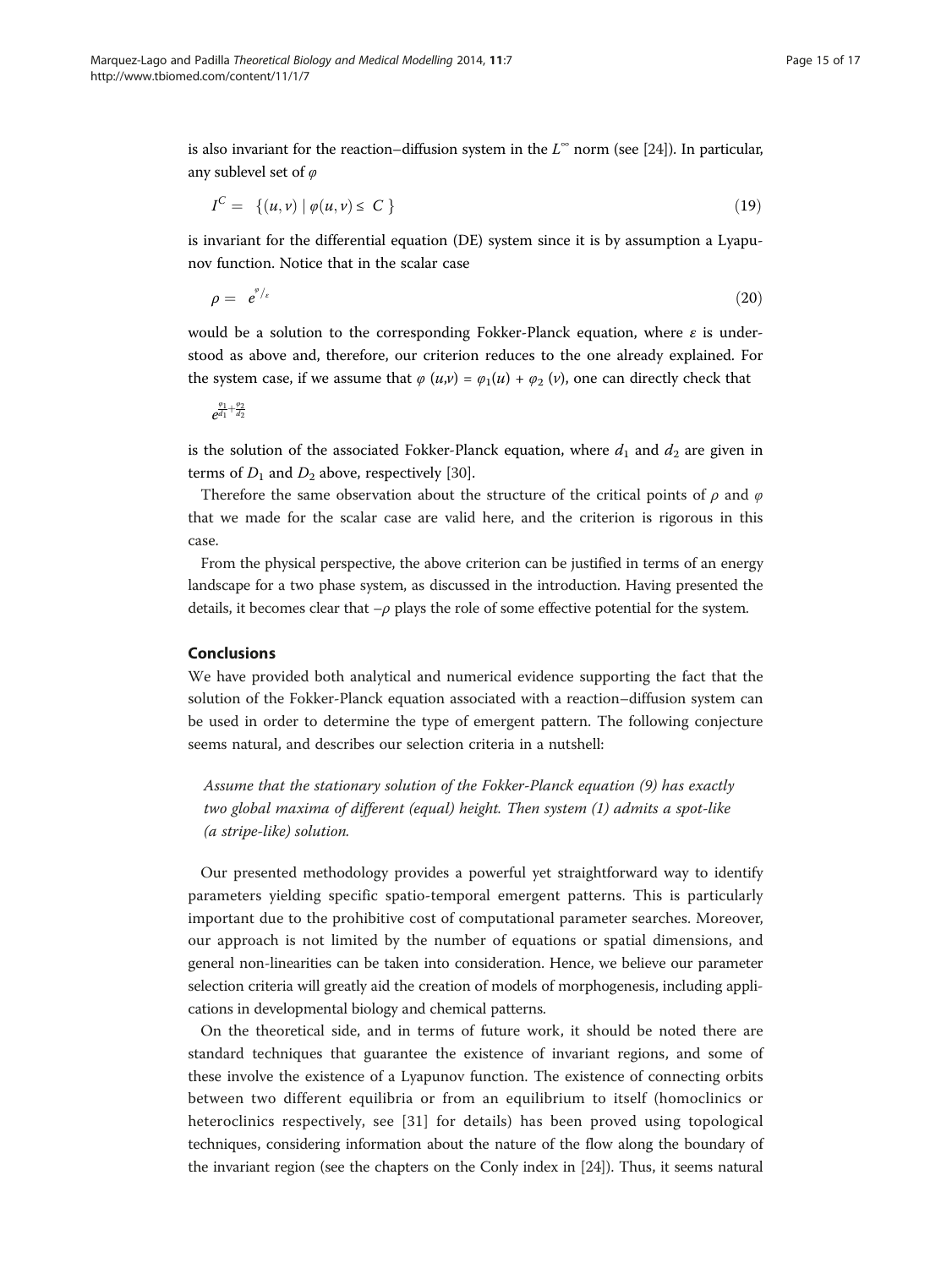<span id="page-15-0"></span>to use the negative of the solution of the Fokker-Planck Equation. A rigorous proof of our methodology, in this context, is current work in progress, and will be presented elsewhere.

Aside, a more detailed analytical study is needed in order to make the result applicable in more general situations. For instance, when considering heterogeneous boundary conditions, or when the domain size is not considered to be constant. Another issue worth exploring is the description of patterns as phase transitions. In other words, it seems reasonable to visualize the different patterns that emerge (from spots first, to stripes, and then to inverted spots) as parameters change as some kind of phase transition.

# Additional files

[Additional file 1:](http://www.biomedcentral.com/content/supplementary/1742-4682-11-7-S1.zip) Movies S1-S6. Supplementary movies of Gierer-Meinhardt with one morphogen (movies M1, M2 and M3) and two morphogens (movies M4, M5 and M6).

[Additional file 2: Figure S1.](http://www.biomedcentral.com/content/supplementary/1742-4682-11-7-S2.pdf) Sample stationary solutions of Fitzhugh-Nagumo system with two morphogens in two spatial dimensions: pattern dependence on parameter R. Cases correspond to R = -0.04, -0.02, -0.01, 0, 0.01, 0.02, 0.04, from left to right. These cases correspond to the transition from inverted spots (R = −0.04, –0.02, –0.01) to labyrinths (R = 0) to spots (R = 0.01, 0.02, 0.04). All other simulation parameters  $D = 0.04$ ,  $\epsilon = 1$ ,  $\rho = 0.3$  are identical in all panels. Different rows correspond to uniform random initial conditions used, to ensure comparability between parameter variations. Simulations were run until a numerical steady state was reached (maximum difference in any lattice point less than 1e-16, the machine epsilon). Total time until reaching steady states are shown above each case.

[Additional file 3: Figure S2.](http://www.biomedcentral.com/content/supplementary/1742-4682-11-7-S3.pdf) Sample stationary solutions of Fitzhugh-Nagumo system with two morphogens in two spatial dimensions: pattern dependence on parameter D. Cases correspond to R = -0.04, -0.02, -0.01, 0, 0.01, 0.02, 0.04, from left to right. These cases correspond to the transition from inverted spots (R = −0.04, –0.02, –0.01) to labyrinths  $(R = 0)$  to spots  $(R = 0.01, 0.02, 0.04)$ . Different rows correspond to distinct diffusion coefficients, D = 0.16,  $D = 0.08$ ,  $D = 0.04$ ,  $D = 0.02$  and  $D = 0.01$  from top to bottom. Identical random initial conditions were used in all cases, to ensure comparability between parameter variations. Simulations were run until a numerical steady state was reached (maximum difference in any lattice point less than 1e-16, the machine epsilon). Total time until reaching steady states are shown above each case.

[Additional file 4: Figure S3.](http://www.biomedcentral.com/content/supplementary/1742-4682-11-7-S4.pdf) Absolute differences between optima of Fokker-Planck equations associated to the Fitzhugh-Nagumo system. Color-coded curves correspond to distinct diffusion coefficients of morphogen u, while points within each curve correspond to distinct values of reaction parameter R In all cases, the Fokker-Planck equation was solved in Comsol, until steady state (total time  $T = 1000$ ) with a time step of 0.01, and zero-flux boundary conditions. The initial condition was defined as  $u(x, y, t = 0) = e^{-(x^2+y^2)}$  over the domain  $x, y \in [-5, 5]$ .

#### Competing interests

The authors declare that they have no competing interests.

#### Authors' contributions

Both authors participated in designing the study. TML performed analysis of the Fokker-Planck equation and all numerical solutions in this study. PP developed sections relating to mechanical analogs and variational methods. Both authors took part of the modeling, drafted, read and approved the manuscript.

#### Acknowledgments

TML was supported by CONACyT (Mexico, Consejo Nacional de Ciencia y Tecnologia, grant number 148724) and OIST funding. For PP, this work was partially supported by CONACyT (projects 3703P-E9607 and G25427-E).

#### Author details

<sup>1</sup>Department of Mathematics and Center for the Spatiotemporal Modeling of Cell Signaling (STMC), University of New Mexico, Albuquerque, NM 87131, USA. <sup>2</sup>Integrative Systems Biology Unit, Okinawa Institute of Science and Technology 1919-1 Tancha, Onna-son, Kunigami, Okinawa 904-0412, Japan. <sup>3</sup>IIMAS, Universidad Nacional Autónoma de México, Circuito Escolar. Cd. Universitaria, 04510MéxicoDF, Mexico.

#### Received: 27 November 2013 Accepted: 21 January 2014 Published: 29 January 2014

#### References

- 1. Maini PK, Painter KJ, Chau HNP: Spatial pattern formation in chemical and biological systems. J Chem Soc Faraday Trans 1997, 93(20):3601–3610.
- Prigogine I, Lefever R: Symmetry breaking instabilities in dissipative systems. J Chem Phys 1969, 48:1695-1700.
- Glandsdorff P, Prigogine I: Thermodynamic theory of structure, stability and fluctuations. New York: Wiley; 1971.
- 4. Field RJ, Noyer RM: Oscillations in chemical systems IV. Limit cycle behavior in a model of a real chemical reaction. J Chem Phys 1974, 60:1877–1884.